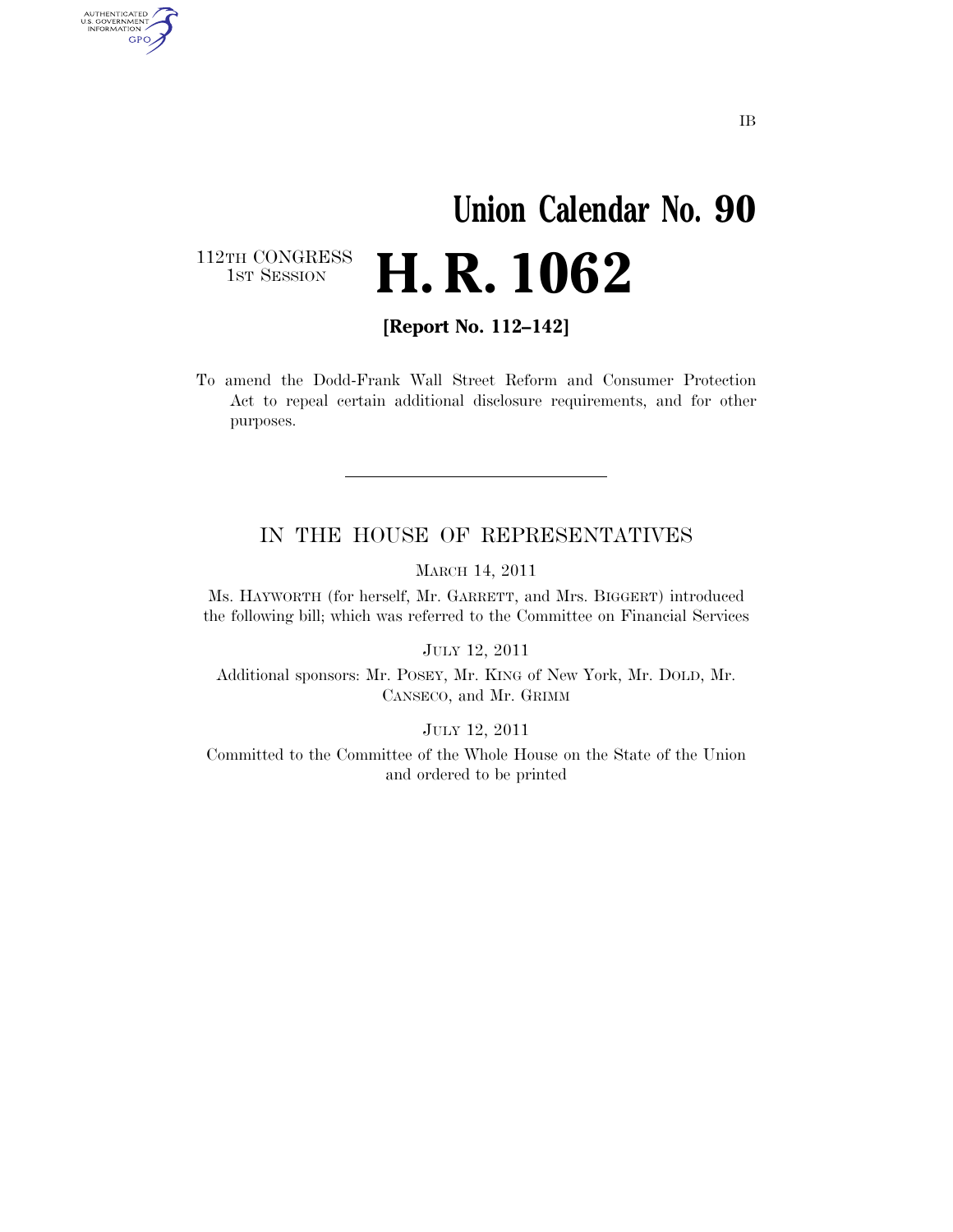## **A BILL**

2

To amend the Dodd-Frank Wall Street Reform and Consumer Protection Act to repeal certain additional disclosure requirements, and for other purposes.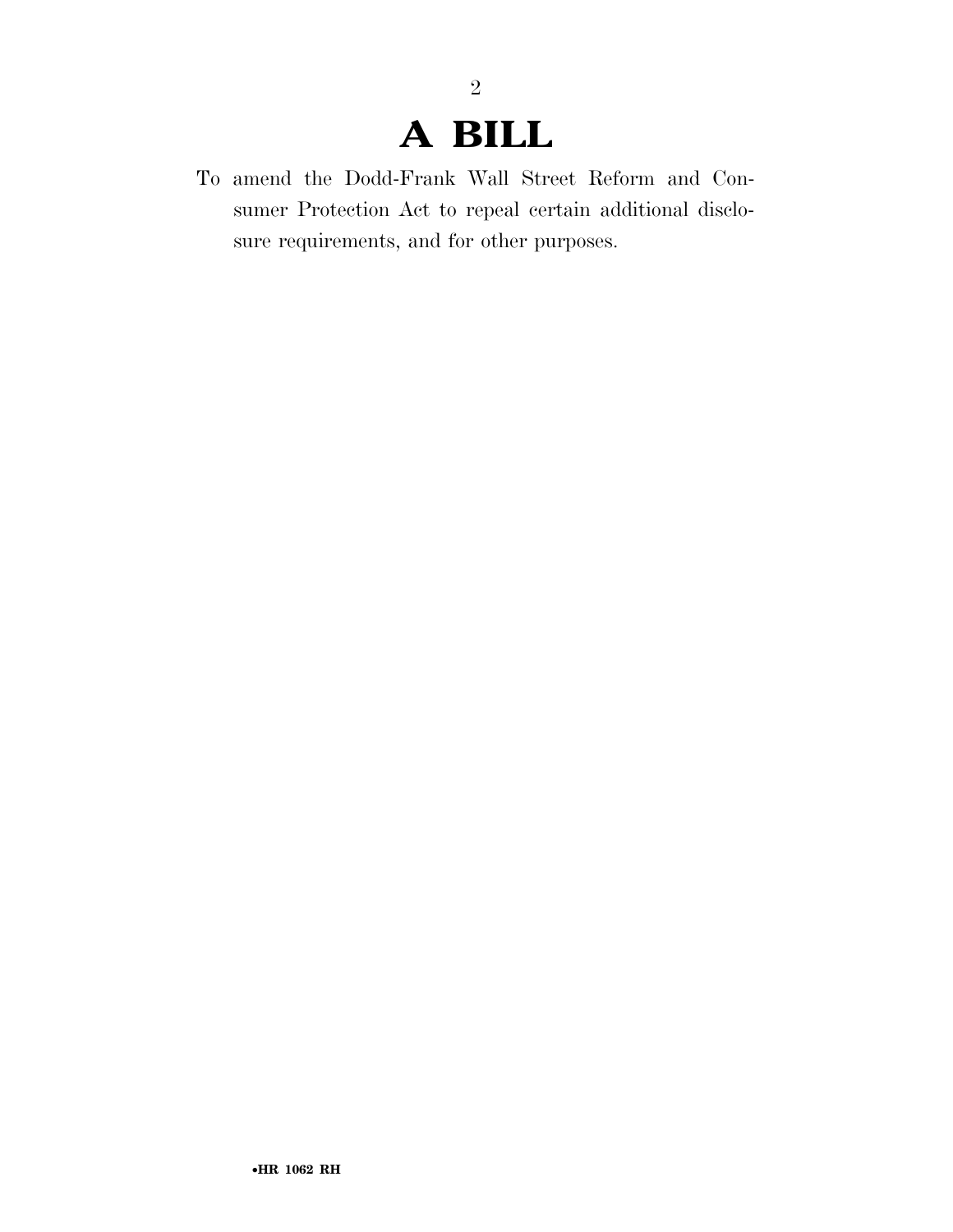*Be it enacted by the Senate and House of Representa- tives of the United States of America in Congress assembled,*  **SECTION 1. SHORT TITLE.**  This Act may be cited as the ''Burdensome Data Col- lection Relief Act''. **SEC. 2. REPEAL OF ADDITIONAL DISCLOSURE REQUIRE- MENTS.**  Section 953(b) of the Dodd-Frank Wall Street Re- form and Consumer Protection Act (Public Law 111–203) is hereby repealed and any regulations issued pursuant to such subsection shall have no force or effect.